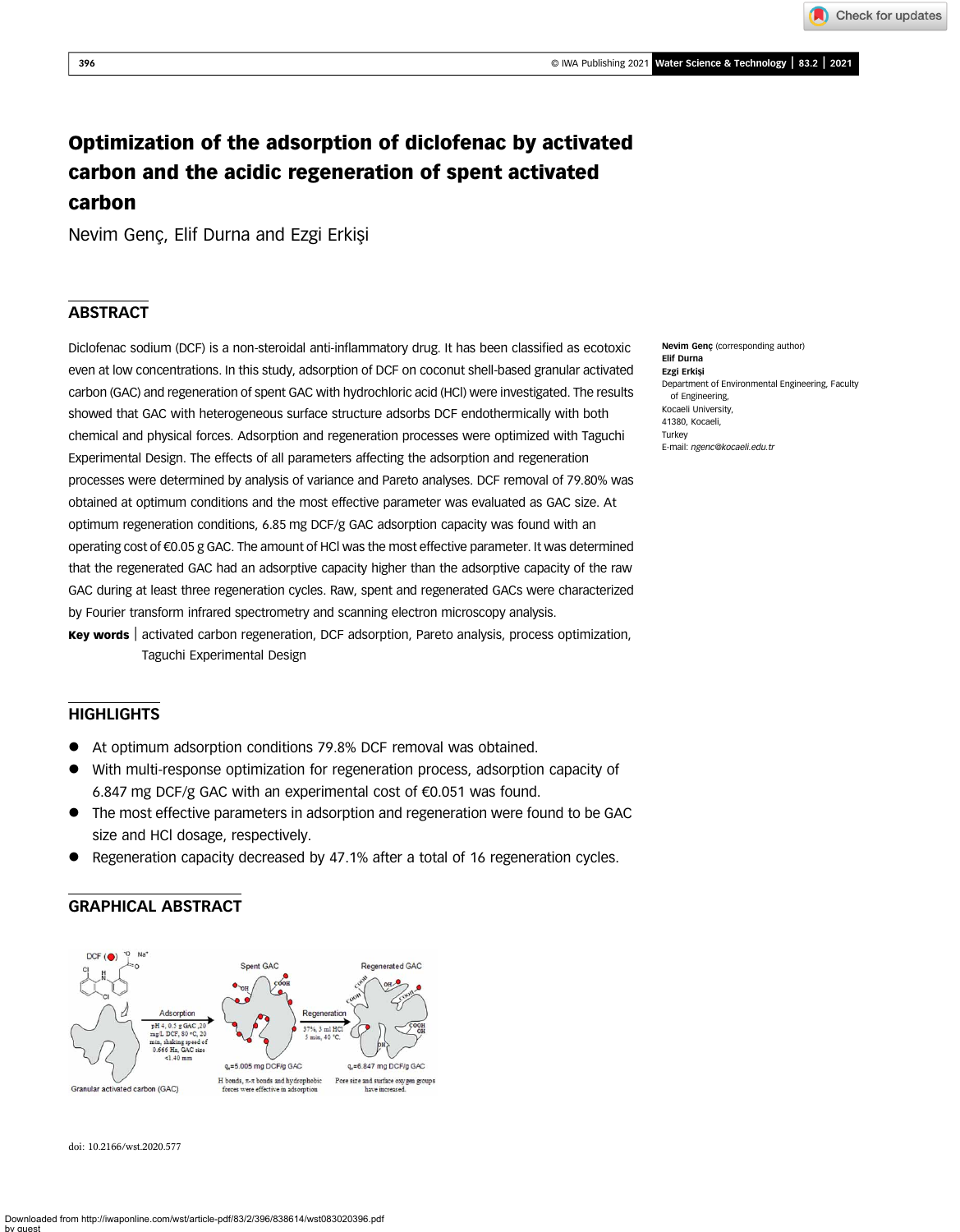### **INTRODUCTION**

Micro-pollutants with a range of ng-μg/L and their metabolites in the aquatic environment, such as personal care products and pharmaceuticals, have unpredictable effects on the ecological system and human health [\(Zhuan &](#page-12-0) [Wang](#page-12-0) 2020). Among pharmaceuticals, diclofenac sodium (DCF) is usually used as a non-steroidal anti-inflammatory drug. It has been classified as ecotoxic, hence it has recently been included in the list of primary pollutants by the EU (European Union) ([Diaz-Angulo](#page-11-0)  $et$  al. 2020). DCF is a pollutant regularly found in aquatic environments, due to its high consumption rate ([Sotelo](#page-12-0)  $et$   $al.$  2014). Micro-pollutants are generally not efficiently removed by conventional treatment processes due to their low biodegradability. DCF removal in sewage treatment plants is known to be only up to 21-40% ([Zhang](#page-12-0) et al. 2008). Unfortunately, discharge standards are insufficient for monitoring such micro-pollutants [\(Kowalska](#page-12-0) et al. 2020). In order to increase the removal of such pollutants, conventional wastewater treatment plants should be improved with more effective technologies. The removal efficiencies obtained by some studied methods for removal of DCF are coagulation–membrane bioreactor (42 $\pm$ 15.5%) ([Park](#page-12-0) et al. 2018), combined ozonation–sonolysis  $(90-94%)$  [\(Fraiese](#page-11-0) et al. 2018), carbonpolymeric membrane  $(44%)$  ([Nadour](#page-12-0) *et al.* 2019), biological degradation (10%) (Lee [et al](#page-12-0). 2019) and adsorption by activated carbon (above  $90\%$ ) (Lee [et al](#page-12-0). 2019).

Among the methods used in wastewater treatment, the adsorption method has shown outstanding performance [\(Viotti](#page-12-0)  $et$   $al.$  2019). Adsorption is considered to be a flexible process in terms of both design and operation. Due to its excellent adsorbent properties, granular activated carbon (GAC) is used to separate the DCF. The use of carbon adsorbents obtained from renewable, low cost, abundant and natural products has been considered as a viable alternative. In DCF adsorption, adsorbents such as coconut shell [\(Purevsuren](#page-12-0) et al. 2016), Moringa aleifera pods ([Viotti](#page-12-0) et al.  $(20I9)$ , cocoa shell ([de Luna](#page-11-0) et al.  $20I7$ ), olive stones (Larous  $\&$  Meniai 2016) and Isabel grape bagasse [\(Antunes](#page-11-0)  $et$   $al.$   $20I2)$  were used. One limitation of adsorption by GAC is the depletion of adsorption pore sites. After the GAC saturated with the pollutant (i.e. spent), it can be replaced with fresh GAC, disposed of as solid waste, or regenerated for reuse ([Huling](#page-11-0) et al. 2011; [Hutson](#page-11-0) et al. ). Since adsorption is sometimes reversible, regenerating the adsorbent provides significant cost savings (Gil [et al](#page-11-0). ). The regeneration of GAC is a fundamental step in the sustainability of adsorption processes [\(Alvarez-Pugliese](#page-11-0) [et al](#page-11-0). 2019). Different methods for the regeneration of spent GAC have been developed, including thermal, chemical, microbiological and vacuum regeneration. Chemical and thermal regeneration techniques are commonly used for carbonaceous adsorbent regeneration. Chemical regeneration has emerged as an alternative to traditional thermal regeneration for reducing energy requirements and increasing regeneration efficiency ([Salvador](#page-12-0) et al. 2015). Regeneration of GAC by chemical methods is an alternative method that can be performed in situ and on site ([Hutson](#page-11-0) et al.  $20I2$ ). Chemical regeneration can be defined as the desorption or decomposition of adsorbates using certain chemical reagents. In chemical regeneration, carbon attrition is not rapidly performed. In chemical methods, regeneration takes place through a chemical reaction or a pH change in the medium containing the GAC. Depending on the adsorbates are removed when the pH of the adsorbent surface changes. In chemical regeneration, mechanisms are extraction, pH changes, reaction/degradation and thermal desorption [\(Salvador](#page-12-0)  $et$  al.  $2015$ ). Traditionally, acid and alkaline chemicals are used for regeneration (Li [et al](#page-12-0). 2015).

Currently, there are few studies on GAC regeneration spent with pharmaceutical compounds. pH changes are often sufficient to displace the adsorption equilibria between the adsorbate and the adsorbent and promote desorption processes ([Alvarez-Pugliese](#page-11-0) et al. 2019).

There is limited literature available on DCF adsorption by GAC and regeneration of DCF spent GAC. Therefore, this work investigated the DCF adsorption on coconut shell-based commercial GAC and regeneration of spent GAC. To determine the nature of the interaction between DCF and GAC, kinetic, isotherm and thermodynamic studies were performed. The adsorption process is optimized for high adsorptive capacity, while the regeneration process is optimized for high regenerative capacity at low operating cost. Optimization was carried out using the Taguchi Experimental Design. Optimization results of adsorption and regeneration will be used to evaluate the potential feasibility of processes.

### **METHODS**

Diclofenac sodium  $(C_{14}H_{10}C_{12}NNaO_2)$  was supplied by Abdi I ˙brahim Co. Properties of Diclofenac sodium are given in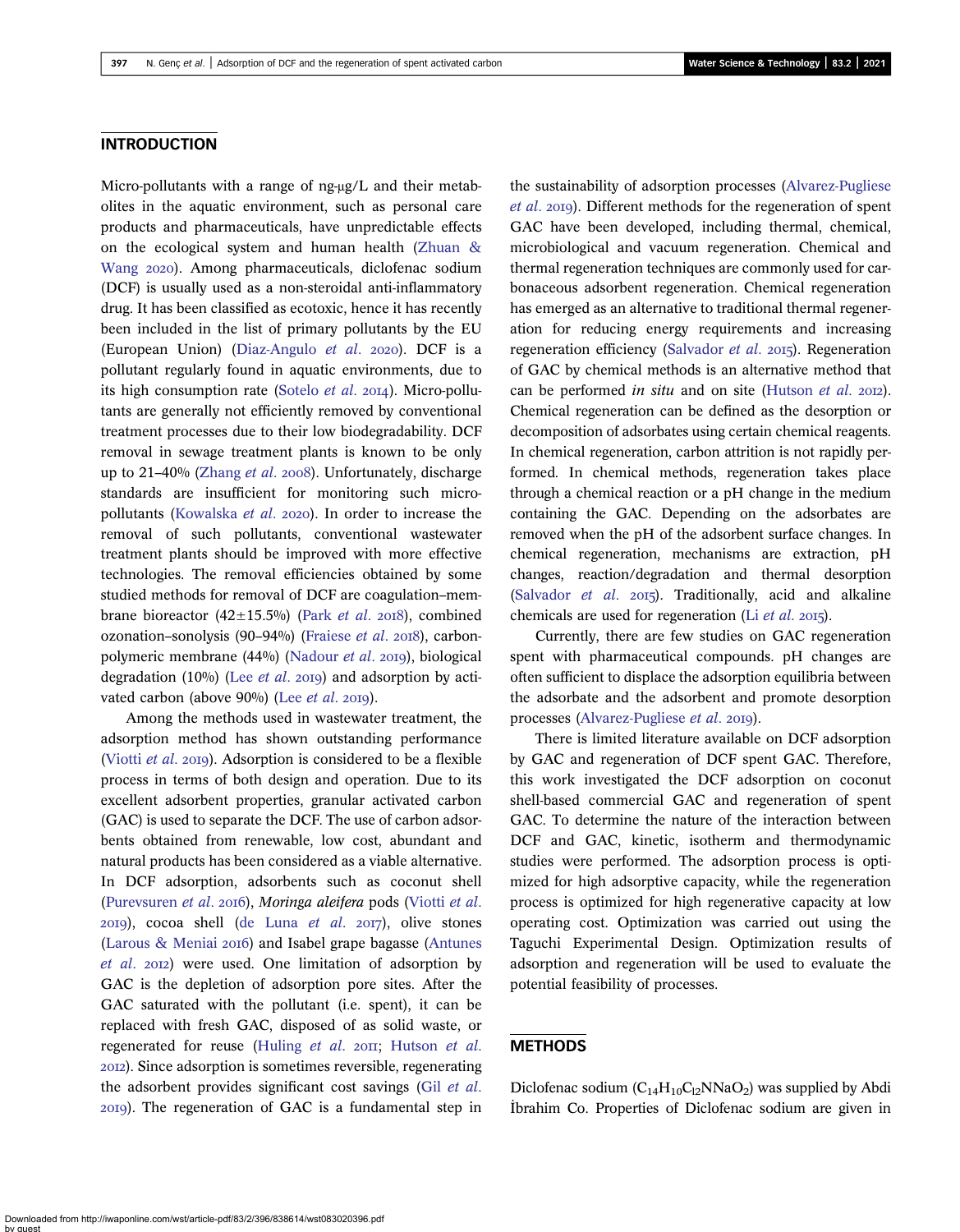Table 1. The coconut shell-based GAC used in the study (Tarkim-Carbon-200) was obtained from Tarkim-Carbon Co. in Turkey. The Brunauer–Emmett–Teller surface area, iodine content and dimensions of GAC are  $1,100 \text{ m}^2/\text{g}$ ,  $100 \text{ mg/g}$ , and 1.41–2 mm, respectively. Hydrochloric acid (HCl) was obtained from Merck with a purity of 37% (12.06 N).

#### Experimental procedures

#### Experimental procedure of DCF adsorption

The batch experiments were carried out with solutions prepared by dilution of the DCF stock solution. For the kinetic experiments, studies were conducted by shaking 1 g GAC with 50 mL DCF solution (40 mg/L) at different time intervals (1–60 min) with the initial pH of 6.0 and at  $20^{\circ}$ C. For sorption isotherms, 1 g GAC in a 50 mL DCF solution with concentrations ranging from 10 to 100 mg/L was shaken for 30 min at 20 $\degree$ C with an initial pH of 6. To evaluate the thermodynamic parameters for DCF adsorption, 50 mL of DCF solution (40 mg/L) with 1 g activated carbon was equilibrated at different temperatures (293–333 K). After DCF adsorption of raw GAC, an aliquot of the supernatant was filtered from an 0.45 μm membrane filter, and the residual diclofenac analyzed using a UV–VIS spectrophotometer (Hach-Lange DR 5000) at a wavelength of 281 nm.

To optimize the parameters affecting the adsorption of DCF on GAC and the regeneration of spent GAC, Taguchi Experimental Design was used. The parameters and their levels affecting the adsorption process were determined as pH  $(4.0-9.0)$ , GAC amount  $(0.1-0.5)$ , initial concentration (20–40 mg/L), temperature (20–80 °C), adsorption time (5–10 min), shaking speed (0.666–1.000 Hz) and GAC size (size 1 is  $<$ 1.40 mm and size 2 is 1.40–2.00 mm). The

Table 1 | Properties of DCF

response parameter for the adsorption process was determined as DCF adsorption efficiency  $(9/0)$ .

#### Experimental procedure of regeneration of spent GAC

DCF saturation of fresh GAC was accomplished with a concentrated DCF solution. The adsorption process was continued until the GAC could not adsorb the DCF molecules from the solution and the DCF concentration reached equilibrium in the solution. The spent GAC was mixed with the co-solution and the adsorption capacity of the regenerated GAC was determined. For regeneration experiments, the DCF spent GAC and co-solution (containing regenerating agent) were transferred to a glass beaker and exposed to regeneration by shaking the mixture. In order to determine the regeneration efficiency, experiments were carried out by shaking the mixture of regenerated GAC and DCF solution after GAC was washed several times with distilled water.

The parameters affecting the regeneration process were determined as HCl dosage (0.5, 3, 10 mL), regeneration time (5, 15, 30 min) and, temperature (20, 40, 80 $\degree$ C). The levels of all parameters were determined by preliminary studies. The response parameter for the regeneration process was determined as the adsorption capacity (mg DCF/g GAC) and cost of regeneration process  $(\epsilon)$ . Since more than one response parameter was selected for the optimization of spent GAC regeneration, the regeneration process was optimized as multi-parameter optimization. In the analysis, the responses were accepted as equal in weight. Energy and chemical consumption were taken into account in order to calculate the operating cost. The unit energy cost in the energy consumption of the magnetic stirrer was assumed to be  $\epsilon$ 0.074/kWh. The unit cost of HCl was considered as €163/L.

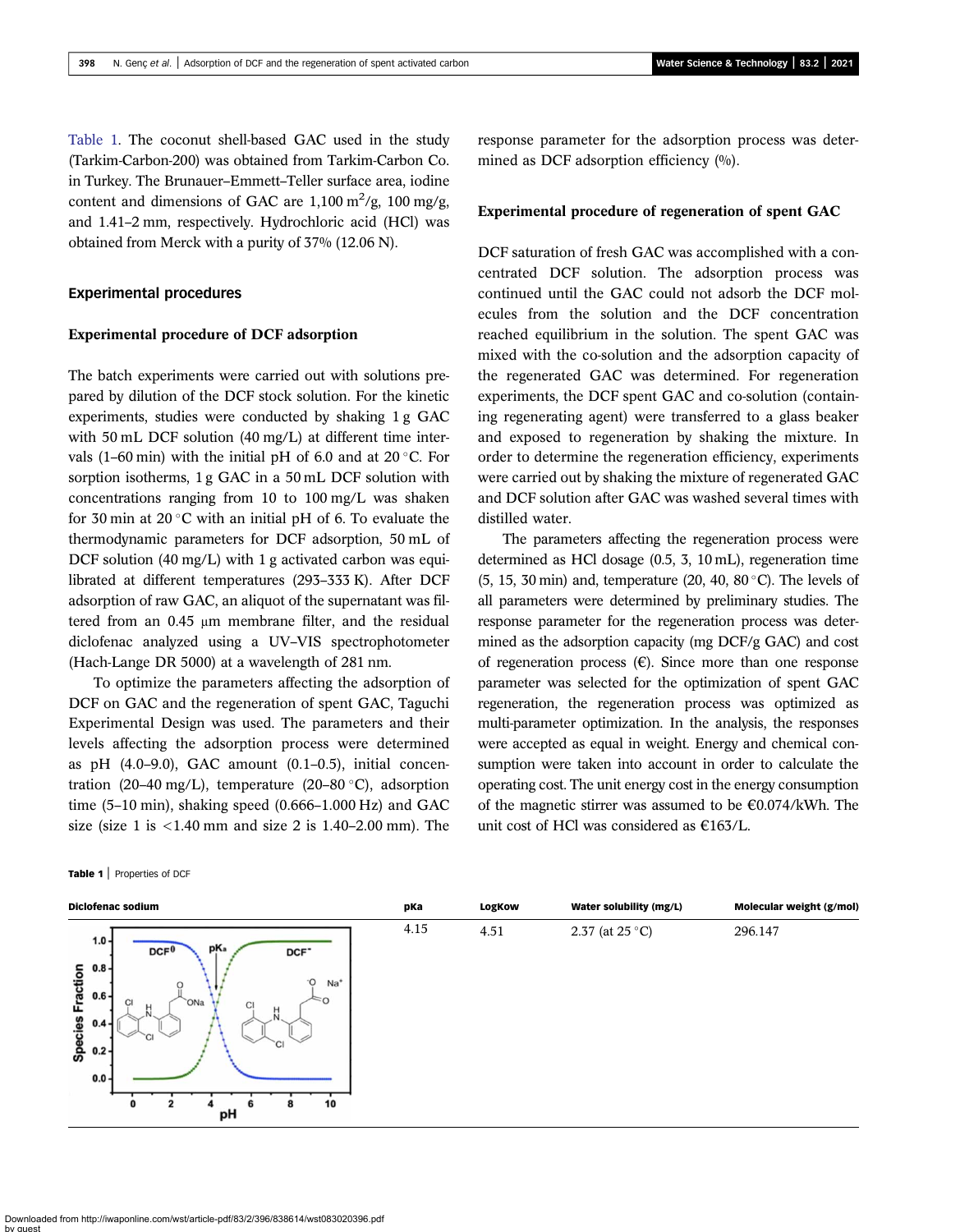The adsorption capacity of raw and regenerated GAC,  $q_e$  (mg/g), was calculated according to Equation (1):

$$
q_e = \frac{(C_0 - C_e)}{m}V\tag{1}
$$

where  $q_e$  is the amount of DCF adsorbed by GAC,  $C_0$  and  $C_e$ refers to the initial and post-adsorption DCF concentrations (mg/L),  $V$  (L) is the solution volume and  $m$  (g) is the mass of GAC.

Surface functional groups on the GAC surface were analyzed with Perkin–Elmer Spectrum 100 FTIR, a Fourier transform infrared spectrometer (FTIR). The morphological and structural properties of the GACs were analyzed with a Philips XL30 FEG, which is a scanning electron microscope (SEM).

### RESULTS AND DISCUSSION

#### Model fitting of adsorption process

Pseudo-first/second-order, intraparticle diffusion and Elovich kinetic models were used to examine the mechanism of the DCF adsorption process and to fit the kinetic data. The pseudo-first-order model is suitable for describing physisorption between adsorbed and adsorbent and specifies reversible interactions. The pseudo-second-order kinetic implies that the adsorption process takes place through strong chemical interaction forces between the adsorbent and the adsorbed ([Viotti](#page-12-0)  $et$   $al.$   $2019$ ). The pseudo-secondorder kinetic indicates that the adsorption capacity is proportional to the number of active zones filled on the adsorbent [\(Zhang](#page-12-0)  $et$   $al.$   $20II$ ). The pseudo-first-order and pseudo-second-order kinetic models may not be sufficient to explain the diffusion mechanism and the rate determination stage for adsorption. This can be explained by the intraparticle diffusion model [\(Kumar](#page-12-0) 2014). The intraparticle diffusion model can be used to define sequential mass transfer stages and to estimate the limiting step and the control mechanism in the adsorption kinetics [\(Maheshwari](#page-12-0) et al. ). Furthermore, the Elovich model can be successfully used to define the adsorption kinetics of the ion exchange system, to show that the adsorption process is a chemical process, especially an ion exchange process. In the Elovich model, an increase in  $\alpha$  or a decrease in β increases the reac-tion rate ([Genç & Dogan](#page-11-0) 2015).

Adsorption isotherms are required to gain some information about the adsorption mechanism, the surface

properties and the tendency of adsorbent towards pollutants [\(Ghaedi & Kokhdan](#page-11-0) 2012). Adsorption isotherms can comprehensively explain how the adsorbate interacts with the adsorbents for the understanding of the nature of the interaction. In this study, some isotherms have been used. The Freundlich isotherm assumes the heterogeneity of the surface, and the adsorption occurs in regions with different adsorption energy ([Maheshwari](#page-12-0) et al.  $2017$ ). It gives the relationship between equilibrium liquid and solid phase capacity. According to the Freundlich theory, the Freundlich constant  $(K_F)$  is the relative parameter of adsorption capacity and an  $n$  value greater than 1 indicates favourable adsorption [\(Wang](#page-12-0) et al. 2007), where  $1/n$  is a measure of adsorption density and surface heterogeneity, and its approach to 0 represents an increase in heterogeneity [\(Moradi](#page-12-0) *et al.* 2013). The *n* value within  $1 < n < 10$  indicates favourable adsorption and values outside the range indicates unfavourable adsorption [\(Liu & Wang](#page-12-0)  $2017$ ). The Langmuir adsorption model assumes that sorption is localized in a single layer and there is no interaction between the axes of the adsorbate molecules ([Maheshwari](#page-12-0) *et al.* 2013). The Harkins–Jura isotherm model mainly explains multilayer adsorption and the presence of heterogeneous pore distri-bution on the adsorbent surface ([Liu & Wang](#page-12-0)  $2017$ ). Halsey adsorption isotherm is suitable for multilayer adsorption, in particular, the fitting of the Halsey equation can be best used for heterotopous solids ([Moradi](#page-12-0) *et al.* 2013). The isotherm and kinetic models used in this study are summarized in the Supplementary Material Table S1.

Thermodynamic analysis would be more appropriate to determine whether the process is governed by physisorption or chemisorption ([Maheshwari](#page-12-0) et al. 2013). Thermodynamic parameters were given by the following equations ([El-Shafey](#page-11-0)  $et$  al. 2012).

$$
\Delta G^0 = -RT \ln K_d \tag{2}
$$

where  $\Delta G^0$  indicates the standard free energy change (kJ/ mol),  $T$  is the temperature (K),  $R$  is the universal gas constant (8.314 J/mol K) and  $K_d$  is the equilibrium constant.

$$
K_d = \frac{C_o - C_e}{C_e} \tag{3}
$$

$$
lnK_d = \frac{-\Delta H^0}{RT} + \frac{\Delta S^0}{R}
$$
 (4)

 $\Delta H^0$  and  $\Delta S^0$  are the change in entalphy and entrophy, respectively ([Genç & Dogan](#page-11-0)  $2015$ ).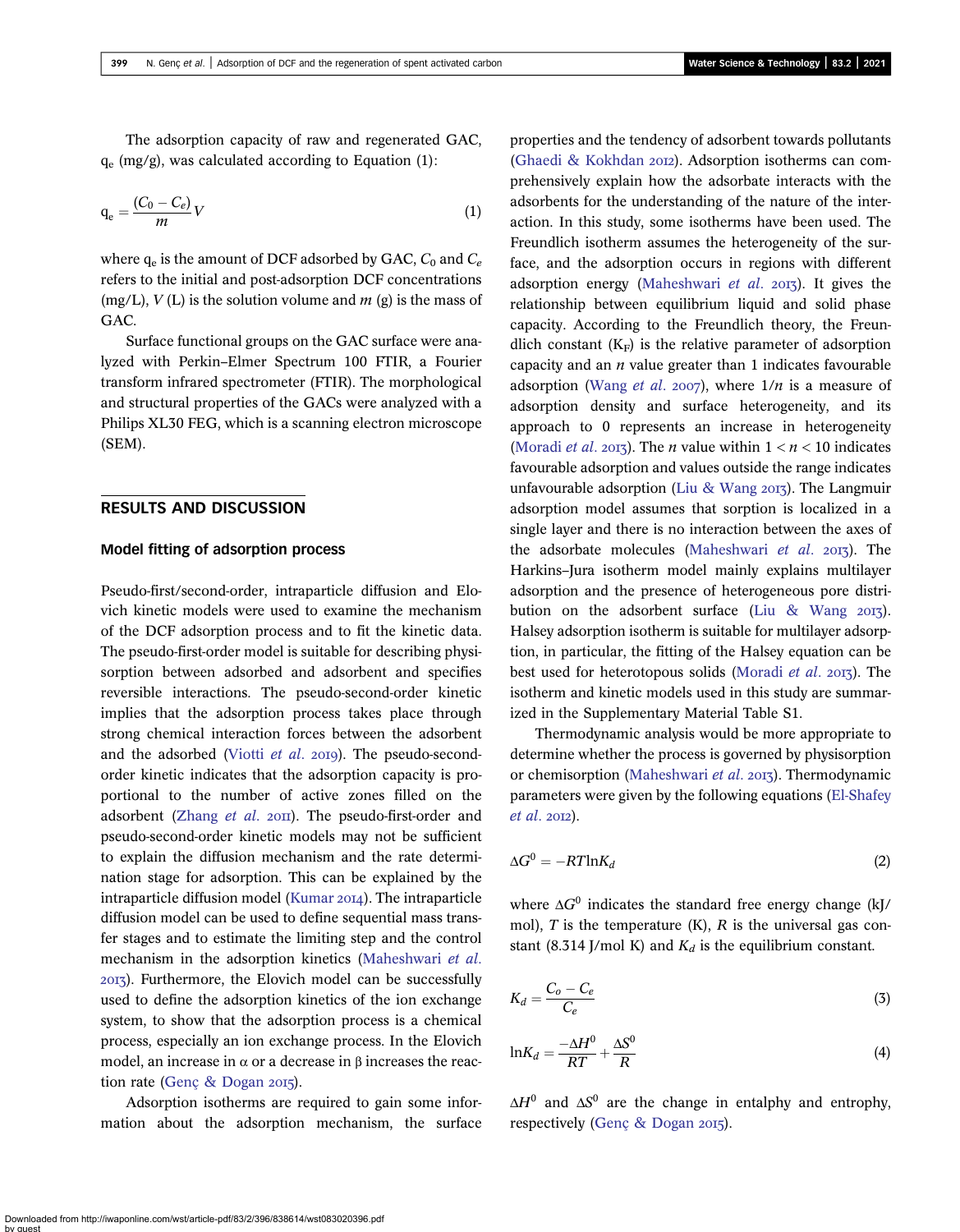#### Isotherm, kinetic and thermodynamic studies

Adsorption kinetics provides extremely important information for understanding adsorption mechanisms [\(Viotti](#page-12-0) [et al](#page-12-0). 2019). Different types of kinetic models were examined for the adsorption of DCF on GAC. In kinetic studies, it can be said that DCF was in anionic form because the pH of the solution was about 6, which is above the pK value of DCF, which was 4.2. The kinetic rate constants and the linear regression correlation coefficient values for each model are shown in Table 2. From these results, it was observed that the linear plot for the pseudo-first-order kinetic model presents low correlation, showing a poor fit for the model; however, the linear plot for the pseudo-second-order kinetic model shows a better fitting with a high correlation coefficient value. The compatibility of DCF adsorption with pseudo-second kinetics indicates that it contains chemisorption as the rate-limiting mechanism, which occurs by electron sharing or exchange between DCF and GAC adsorption. In this study, the second-order kinetic constant  $k_2$  and  $q_e$  were found to be 0.056 g/mg·min and 1.873 (mg/g), respectively. In the study conducted by [Larous &](#page-12-0)

|  | <b>Table 2</b> Determined coefficients with kinetic and isotherm studies |  |  |  |  |  |  |
|--|--------------------------------------------------------------------------|--|--|--|--|--|--|
|--|--------------------------------------------------------------------------|--|--|--|--|--|--|

| <b>Kinetic model</b> | <b>Constants</b>                                                                                                      |
|----------------------|-----------------------------------------------------------------------------------------------------------------------|
| First-order kinetic  | $k_1 = 0.004606$ (1/min), $q_e = 4.45$ (mg/g),<br>$R^2 = 0.838$                                                       |
| Second-order kinetic | $k_2 = 0.056$ (g/mg·min), q <sub>e</sub> = 1.873 (mg/g),<br>$R^2 = 0.984$                                             |
|                      | Intraparticle diffusion C = 0.145, $K_{diff}$ = 0.219 (mg/g.min <sup>1/2</sup> ),<br>$R^2 = 0.9445$                   |
| Elovich              | $\alpha = 1.033$ (mg/g·min), $\beta = -3.195$ (g/mg),<br>$R^2 = 0.721$                                                |
| Isotherm             |                                                                                                                       |
| Langmuir             | $q_m = 6.76$ (mg/g), $K_L = 0.024$ (L/mg),<br>$R^2 = 0.95$                                                            |
| Freundlich           | $K_F = 0.243$ (mg/g)(1/mg) <sup>n</sup> , $n = 1.37$ ,<br>$R^2 = 0.961$                                               |
| Harkins-Jura         | $A = -0.197$ , $B = 0.359$ , $R^2 = 0.737$                                                                            |
| Halsey               | $n = -1.37$ , K <sub>F</sub> = 6.96, R <sup>2</sup> = 0.961                                                           |
| Thermodynamic        |                                                                                                                       |
| 293(K)               | $\Delta G^0 = 1.8849$ (kJ/mol), $\Delta H^0 = 19.15$ (kJ/mol),<br>$\Delta S^0 = -0.0734$ (kJ/mol · K), $R^2 = 0.8381$ |
| 303(K)               | $\Delta G^0 = 3.6298$                                                                                                 |
| 313 (K)              | $\Delta G^0 = 3.9580$                                                                                                 |
| 323 (K)              | $\Delta G^0 = 4.7240$                                                                                                 |
| 333 (K)              | $\Delta G^0 = 4.9217$                                                                                                 |

[Meniai \(](#page-12-0)2016), they concluded that pseudo-second-order kinetics gives the best correlation for DCF adsorption with olive stone-based activated carbon. They found the  $k_2$  and  $q_e$  kinetic constants as 1.5 g/mg⋅min and 3.10 mg/g, respectively. [de Luna](#page-11-0) et al.  $(2017)$  also found that the pseudo-secondorder kinetic is suitable for DCF adsorption with cocoa husk-based activated carbon. They found the  $k_2$  and  $q_e$  kinetic constants as 0.39 g/mg⋅min and 5.67 mg/g, respectively. When adsorption occurs with chemical forces, the adsorbent and adsorbed substance form a chemical bond to share electrons [\(Mansour](#page-12-0) et al. 2018). It was determined that the  $q_{e, cal}$  value calculated by the second-order kinetic expression is quite lower than the  $q_e$  value obtained experimentally ( $q_e$ , exp: 5.005 mg DCF/g GAC) and that  $k_2$ depends on operating conditions. Also,  $k_2$  relates to how quickly equilibrium is reached [\(Sekulic](#page-12-0) et al. 2019). In this study, the  $k_2$  value is relatively low; therefore, the time required to reach equilibrium is relatively long.

The Freundlich and Halsey isotherm models can be used for multilayer adsorption and heterogeneous surfaces with non-uniform distribution of adsorption heat. By comparing the  $R^2$  values of the studied models from Table 2, it can be concluded that Freundlich and Halsey models fit better than others. In this study, the  $K_F$  coefficient for DCF was calculated as  $0.243 \, \text{(mg/g)} \, (1/\text{mg})^n$ . This coeffi-cient is related to the adsorbent [\(Sekulic](#page-12-0) *et al.* 2019). [Lach](#page-12-0)  $&$  Szymonik (2020) reported that in adsorption of DCF on commercial activated carbons, the  $K_F$  coefficient ranges from 26.02 to 9.17 mg/g. It was observed that the activated carbon used in this study has a very low affinity for DCF. In addition,  $1/n$  value was found to be 1.37. The surface inhomogeneity of the adsorbent is rather low when  $1/n$ values are closer to 0 (Lach  $&$  Szymonik 2020). The values of the thermodynamic parameters for the adsorption of DCF on GAC are also presented in Table 2. The negative values of change in  $\Delta S^0$  can be used to describe the randomness at the AC solution interface during the adsorption process [\(Kumar](#page-12-0) 2014). In addition, negative  $\Delta S^0$  indicates that the more ordered arrangement of dissolved molecules is shaped on the adsorbent surface ([Wang](#page-12-0)  $et$   $al.$  2007).

The adsorption of DCF on GAC is an endothermic process, which is suggested by the positive value of the  $\Delta H^0$ ([Moradi](#page-12-0) et al. 2013). Endothermic processes prefer higher temperatures across the external layer and within the pores of the adsorbent, which increases the diffusion rate. Also,  $\Delta H^0$  values higher than 20 kJ/mol are characteristic of the chemical adsorption process ([Viotti](#page-12-0) et al. 2019). In this study, the  $\Delta H^0$  value was obtained as 19.14 kJ/mol. The absolute values of  $\Delta H^0$  in the range of 10–20 kJ/mol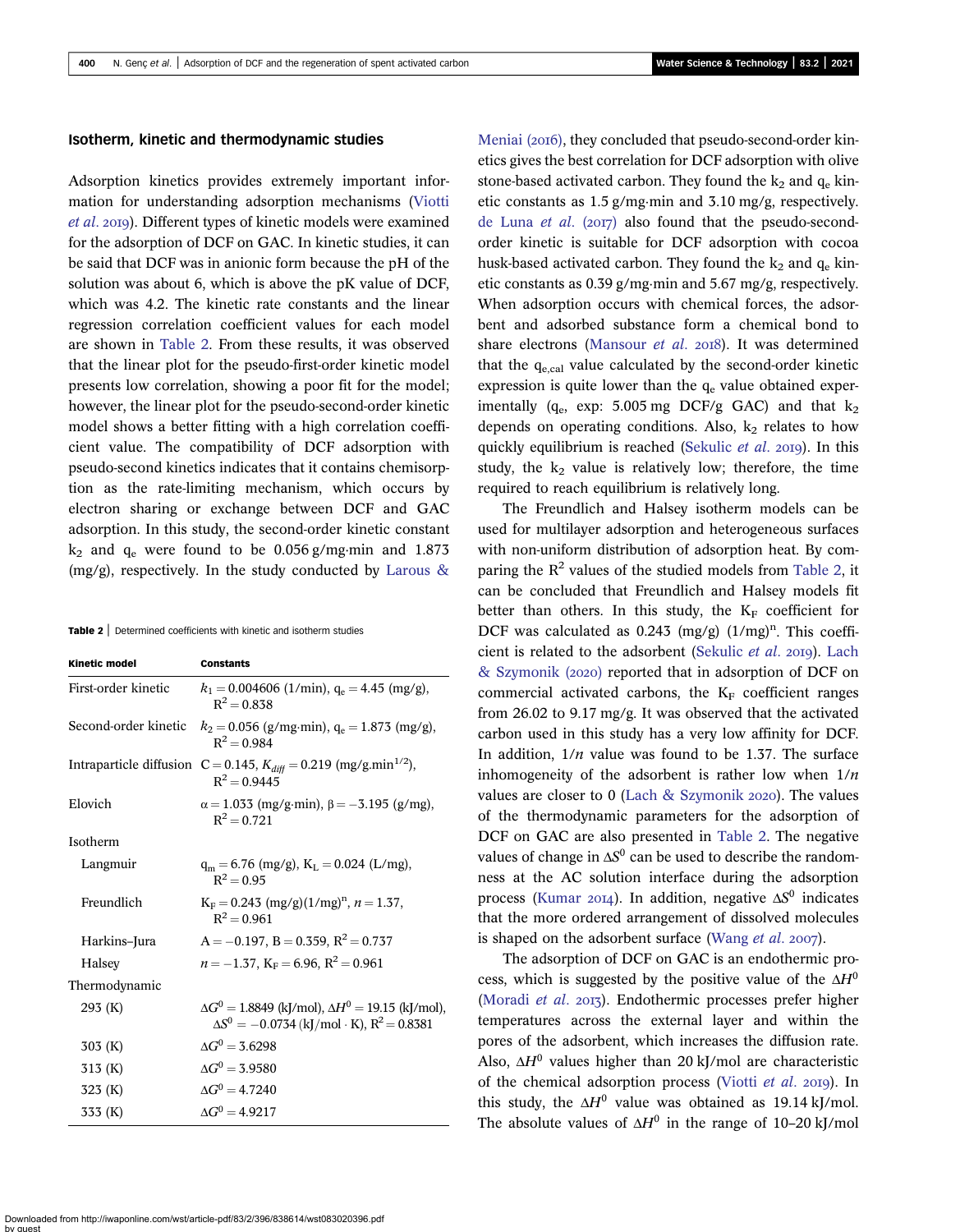indicate the  $\pi-\pi$  interaction, the van der Waals force and hydrogen the bonding, which corresponds to the physical adsorption process ([Wang](#page-12-0) et al. 2007; [El-Shafey](#page-11-0) et al. 2012). It can be said that the adsorption of DCF on GAC occurs with the effects of both physical and chemical forces.

### Optimization of DCF adsorption and GAC regeneration processes

#### Optimization of DCF adsorption

The optimization study was carried out to determine the operating conditions that provide maximum DCF adsorption on GAC. All experimental data in the Taguchi Experimental Design and response parameter in terms of DCF adsorption efficiency (%) are shown in Table 3. The Taguchi Experimental Design should include operating conditions to ensure low, medium and high responses. If it was observed that any parameter had no effect on the yield in the preliminary experiments, it would not be included in the experimental design. Since the selected parameters had an

#### Table 3 | The Taguchi Experimental Design of DCF adsorption on GAC

effect on the responses in the preliminary experiments, the levels of these parameters were determined to have a low, medium and high effect on the responses.

The consistence of the model was confirmed by analysis of variance (ANOVA) with a F value of 91.99 and a P-value of less than 0.05. ANOVA results are shown in Table 4. A (pH) and F (shaking speed) parameters, which are not specified in the ANOVA table, were included in the error due to their insignificant effect on the response. Higher F values indicate that the models are significant. Model parameters with a P-value of less than 0.05 are considered to be significant. When the Pvalue is examined, it is seen that the model is significant for DCF adsorption. In addition, the parameters of GAC amount, temperature, adsorption time and GAC size were determined as important parameters affecting DCF adsorption.

In addition, Pareto analysis was performed in order to determine the effects of variables on the adsorption of DCF. Pareto analysis is a useful method of determining the significance of effects in order of magnitude and displaying the 5% significance threshold (t-value limit) and an additional threshold (Bonferroni limit) corrected for multiple tests.

| Run | A:<br>pН | <b>B: GAC amount</b><br>(g) | <b>C: Initial concentration</b><br>(mg/L) | <b>D: Temperature</b><br>(°C) | <b>E: Adsorption time</b><br>(min) | <b>F: Shaking speed</b><br>(Hz) | G: GAC<br>size* | <b>Removal efficiency</b><br>(%) |
|-----|----------|-----------------------------|-------------------------------------------|-------------------------------|------------------------------------|---------------------------------|-----------------|----------------------------------|
|     | 4.0      | 0.1                         | 20                                        | 20                            | 5                                  | 0.666                           |                 | 40.30                            |
| 2   | 4.0      | 0.1                         | 20                                        | 80                            | 10                                 | 1.000                           | 2               | 27.85                            |
| 3   | 4.0      | 0.5                         | 40                                        | 20                            | 5                                  | 1.000                           | 2               | 19.91                            |
| 4   | 4.0      | 0.5                         | 40                                        | 80                            | 10                                 | 0.666                           |                 | 76.09                            |
| 5   | 9.0      | 0.1                         | 40                                        | 20                            | 10                                 | 0.666                           | 2               | 12.99                            |
| 6   | 9.0      | 0.1                         | 40                                        | 80                            | 5                                  | 1.000                           |                 | 41.16                            |
| 7   | 9.0      | 0.5                         | 20                                        | 20                            | 10                                 | 1.000                           |                 | 67.63                            |
| 8   | 9.0      | 0.5                         | 20                                        | 80                            | 5                                  | 0.666                           | 2               | 33.81                            |

\*For GAC size 1 refers to <1.40 mm and size 2 refers to 1.40–2.00 mm.

#### Table 4 | The ANOVA analysis of DCF adsorption on GAC

| <b>Source</b> | <b>Sum of squares</b> | DF | <b>Mean square</b> | <b>F</b> value | <b>P-value prob &gt; F</b> | <b>Statement</b> |
|---------------|-----------------------|----|--------------------|----------------|----------------------------|------------------|
| Model         | 3,372.01              | 5  | 674.40             | 91.99          | 0.0108                     | Significant      |
| B             | 705.94                |    | 705.94             | 96.29          | 0.0102                     | Significant      |
| $\mathbf C$   | 47.18                 |    | 47.18              | 6.44           | 0.1265                     |                  |
| D             | 181.42                |    | 181.42             | 24.75          | 0.0381                     | Significant      |
| E             | 304.71                |    | 304.71             | 41.56          | 0.0232                     | Significant      |
| G             | 2,132.75              |    | 2,132.75           | 290.92         | 0.0034                     | Significant      |
| Error         | 14.66                 | 2  | 7.33               |                |                            |                  |
| Total         | 3,386.67              | 7  |                    |                |                            |                  |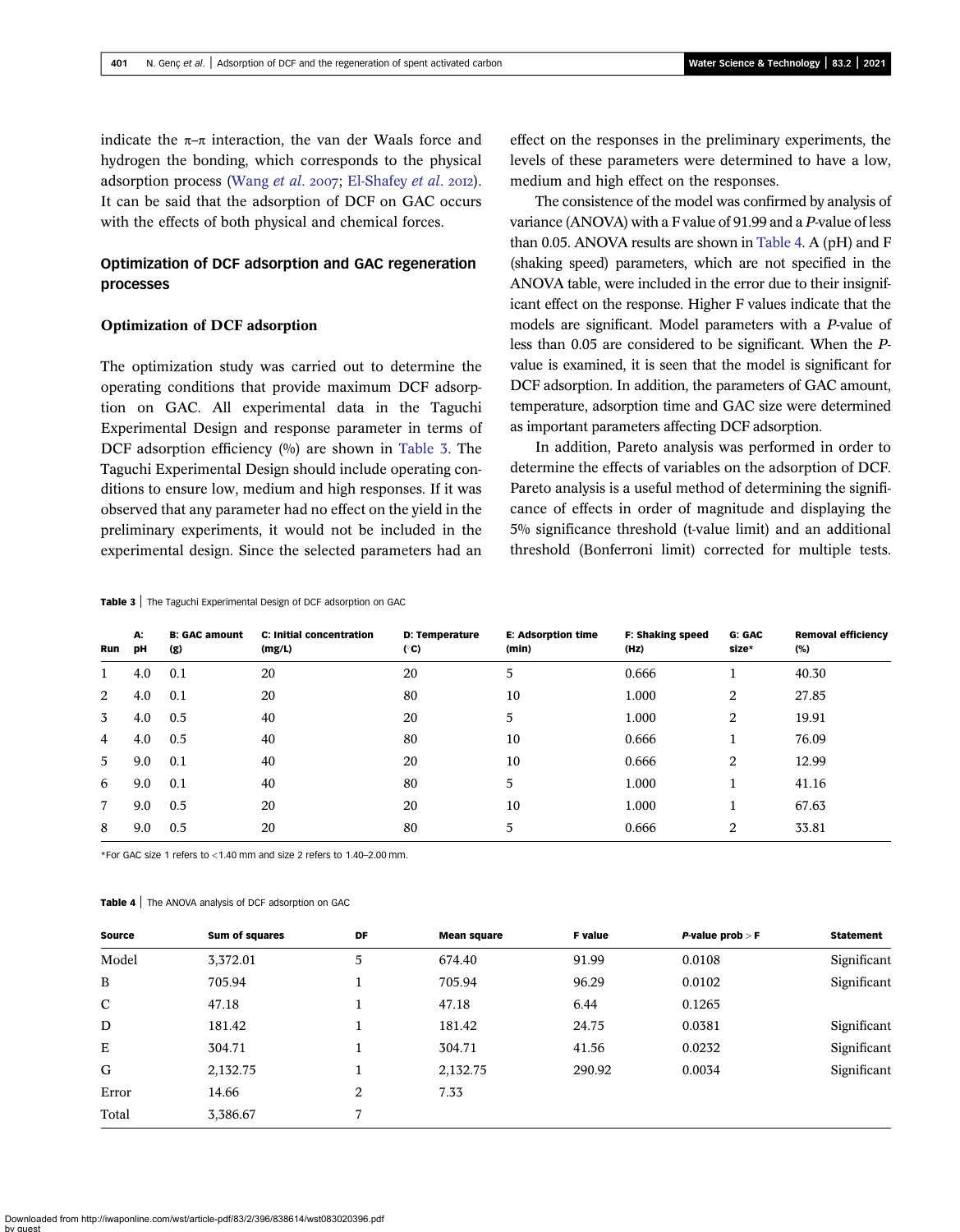The t-values of the bars represent the square root of the F values on the ANOVA. The parameters with the t-value on the Bonferroni line are defined as strictly significant, the parameters with the t-value between the Bonferroni line and the t-value limit are defined as potentially significant, and the parameters below the t-value limit line are defined as insignificant ([Asem](#page-11-0) et al.  $2018$ ; [Abdulredha](#page-11-0) et al.  $2019$ ). As seen in Figure 1, the most effective parameter for DCF adsorption on GAC was the GAC size. Potentially significant parameters were GAC amount, adsorption time and temperature. The initial concentration, pH and shaking speed were found as ineffective parameters in the adsorption of DCF on GAC. The parameters indicated by orange in the Pareto graph (see online version for colours) affect the adsorption positively and the parameters indicated by blue affect the adsorption negatively. For example, an increase in GAC size negatively affects DCF adsorption, whereas an increase in GAC amount, adsorption time and temperature parameters positively affects the DCF adsorption.

Supplementary Figure S1 shows the determined optimum experimental conditions for the DCF adsorption. The optimum conditions were obtained as pH 4.0, GAC amount of 0.5 g, initial concentration of 20 mg/L, temperature of 80 $\degree$ C, adsorption time of 20 min, shaking speed of 0.666 Hz and GAC size of  $1$  (<1.40 mm). At optimum conditions, 79.8% DCF adsorption efficiency was obtained, which is higher than from all the adsorption efficiencies in the Taguchi Experimental Design. DCF adsorption efficiency predicted by the model was 79.06. The result obtained with the optimization experiment is within the 95% confidence interval in terms of model estimation.

#### Optimization of regeneration of spent GAC with HCl

In this study, the regeneration process of spent GAC with HCl was also optimized by the Taguchi Experimental Design. Operating cost of regeneration process and



Figure 1 | Pareto analysis of DCF adsorption on GAC.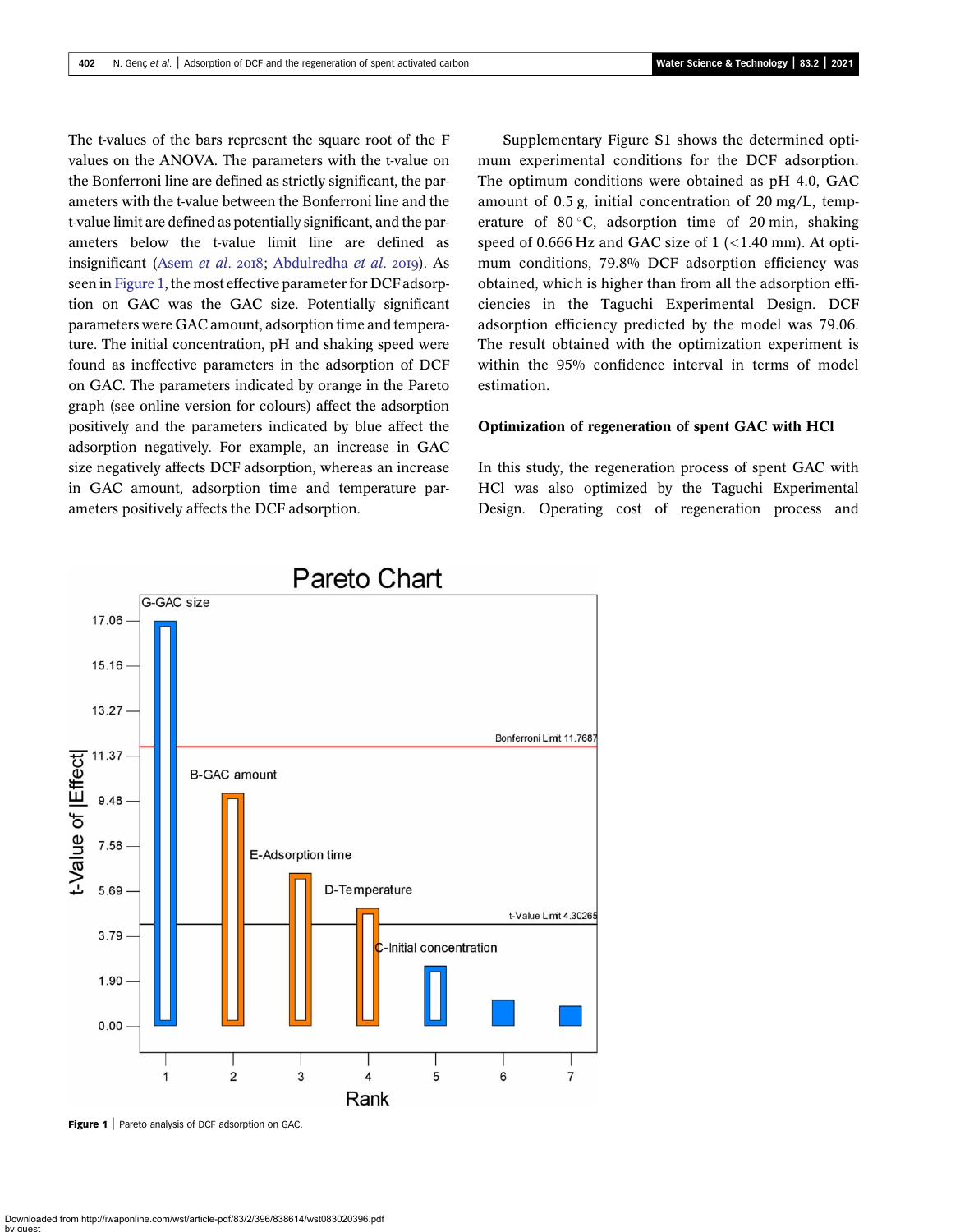adsorptive capacity of GAC after regeneration were determined as response parameters. Hence, optimum regeneration conditions that will provide the low experimental cost and high adsorptive capacity of the spent GAC were determined by multi-response Taguchi Experimental Design analysis. For determining optimum regeneration conditions, HCl dosage, temperature and reaction time were determined as the parameters affecting the responses. Optimum operating conditions were determined to provide maximum adsorptive capacity and minimum operating cost simultaneously. Details of the multi-response Taguchi Experimental Design analysis are presented in Supplementary Materials.

The L9 Taguchi Experimental Design with experimental parameters, their levels and the obtained response values for the regeneration of spent GAC are shown in Table 5. The adsorptive capacity of raw GAC was found to be 5.005 mg DCF/g GAC.

ANOVA analysis was carried out to determine statistically important control parameters. Table 6 shows the results of ANOVA from the calculated MRSN values. In ANOVA, F and P  $(%)$  are useful for quantitative evaluation of parameter effects. Also, the factor with a high percentage contribution value has a greater effect on the response variable. According to ANOVA results, the amount of HCl is the most contributing parameter to the responses and has the greatest influence of 76.59%. Although the parameter of time is included in the error due to its very low contribution, the parameter of temperature has an influence of 5%.

The parameters effects on multi-response signal/noise (S/N) ratio (MRSN) are shown in Supplementary Figure S2. Overall mean value was calculated as 4.40. As shown in the Supplementary Figure S2., the optimum operating conditions for spent GAC regeneration are the second Table 6 | The ANOVA analysis of DCF spent GAC regeneration

| <b>Paremeter</b> | DF | Sum of square | <b>Mean square</b> | <b>F</b> value | <b>Pure sum</b><br>(P%) |
|------------------|----|---------------|--------------------|----------------|-------------------------|
| A                | 2  | 24.235        | 12.118             | 7.416          | 76.59                   |
| $B^*$            | 2  | 1.634         | 0.817              |                |                         |
| C                | 2  | 3.139         | 1.569              | 0.960          | 5.09                    |
| Error            | 2  | 1.634         | 0.817              |                | 18.30                   |
| Total            | 8  | 29.507        |                    |                | 100.00                  |

\*The parameter where the percentage contribution is <10% is considered as insignificant ([Ramakrishnan & Karunamoorthy 2006](#page-12-0)). In this study, time parameter (B) is considered insignificant and it is included in the error term.

level of the A parameter, the first level of the B parameter and the second level of the C parameter. These conditions correspond to the HCl dose of 3 mL, a reaction time of 5 min and a temperature of  $40^{\circ}$ C. At optimized conditions, 6.847 mg DCF/g GAC adsorption capacity was found with a experimental cost of €0.051. Total MRSN value of 7.26 was found with optimized conditions. The MRSN value predicted by the model was 7.28, while the confidence interval was found as  $\pm 3.52$ . Therefore, it can be said that the MRSN value obtained as a result of the optimum experiment remains within the confidence intervals.

### Effect of regeneration cycle on the adsorptive capacity of spent GAC

Depending on the properties of the adsorbate, regeneration takes place via a chemical reaction or a pH change in the medium containing GAC ([Salvador](#page-12-0) et al. 2015). Acidic treatment of the GAC can affect adsorptive capacity through physical processes, including the breakdown of carbon surfaces, widening of micropores and a decline in GAC

|  | <b>Table 5</b> Trie Taguent experimental design of regeneration of DCF spent GAC. |  |
|--|-----------------------------------------------------------------------------------|--|
|  |                                                                                   |  |

Table 5 | The Taguchi experimental design of regeneration of DCF spent GAC

| Run | A: HCl dosage (mL) | <b>B: Regeneration time (min)</b> | C: Temperature (°C) | Adsorptive capacity $(q_e)$ (mg DCF/g GAC) | Experimental cost $(\epsilon)$ | <b>MRSN</b> |
|-----|--------------------|-----------------------------------|---------------------|--------------------------------------------|--------------------------------|-------------|
|     | 0.5                | 5                                 | 20                  | 4.976                                      | 0.00851                        | 5.66        |
| 2   | 0.5                | 15                                | 40                  | 4.749                                      | 0.00854                        | 5.25        |
| 3   | 0.5                | 30                                | 80                  | 3.659                                      | 0.00858                        | 2.99        |
| 4   | 3                  | 5                                 | 40                  | 6.546                                      | 0.05101                        | 6.96        |
| 5   | 3                  | 15                                | 80                  | 5.293                                      | 0.05104                        | 5.46        |
| 6   | 3                  | 30                                | 20                  | 6.073                                      | 0.05108                        | 6.44        |
| 7   | 10                 | 5                                 | 80                  | 8.369                                      | 0.17001                        | 2.25        |
| 8   | 10                 | 15                                | 20                  | 8.720                                      | 0.17004                        | 2.30        |
| 9   | 10                 | 30                                | 40                  | 8.800                                      | 0.17008                        | 2.31        |
|     |                    |                                   |                     |                                            |                                |             |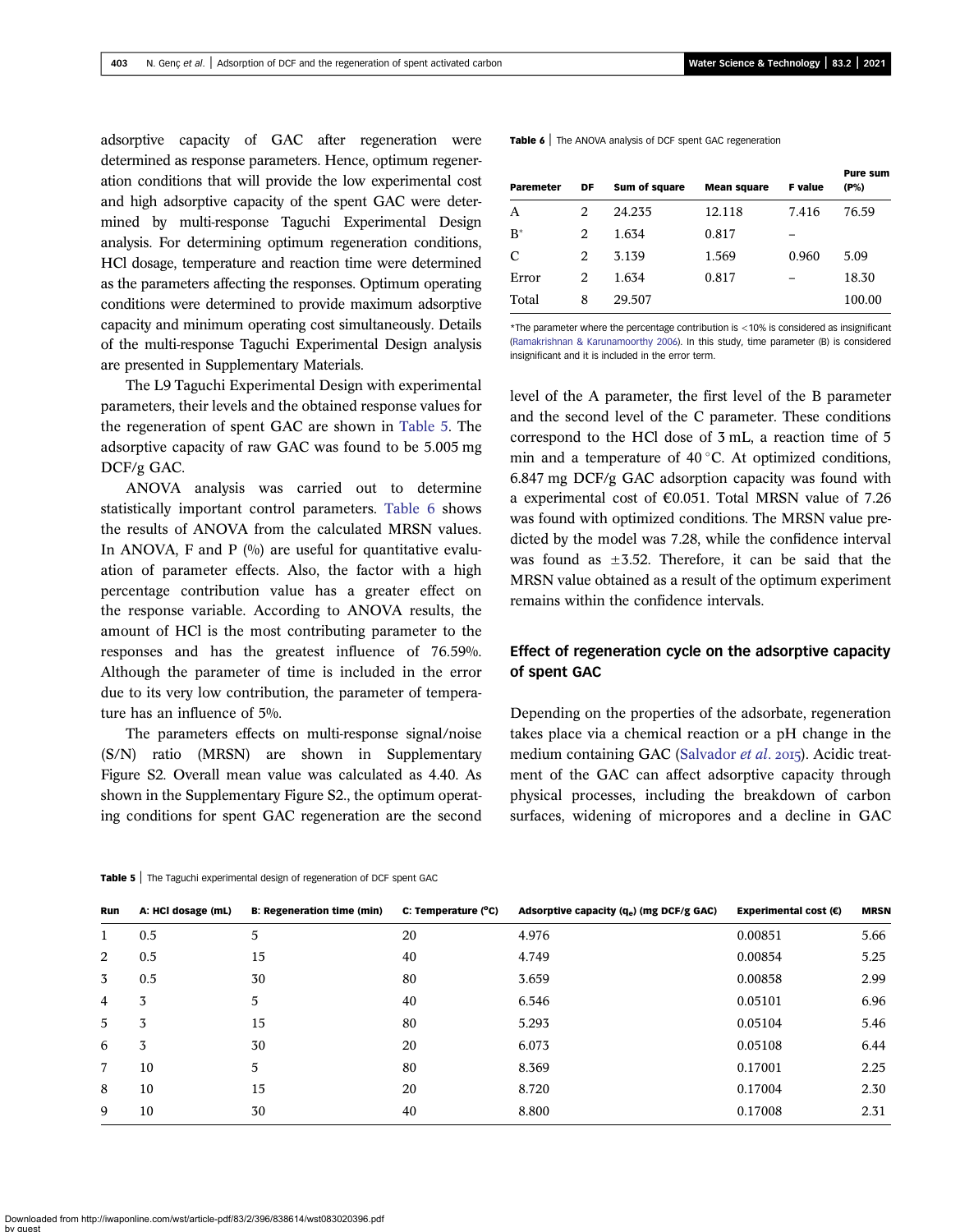surface area [\(Karanfil & Kilduff](#page-11-0) 1999). The frequency of regeneration of GAC and its performance after each regeneration is very important for cost savings. Figure 2 shows the adsorption capacities as a function of regeneration cycle. During the first three regeneration cycles, the observed adsorbability of DCF on regenerated GAC was higher than raw GAC. This could be why the regeneration of hydrogen bond increased DCF adsorption after HCl regeneration. During the third to ninth regeneration cycles, there was no significant reduction in sorption. After 16 regeneration cycles, sorption was reduced by 47.1%. These results show that by HCl regeneration, the sorptive capacity of the GAC was protected and the useful life of the GAC was increased.

#### Characterization of the adsorbent

Raw, spent and regenerated GAC were characterized by SEM and FTIR spectroscopy. [Figure 3](#page-9-0) shows the SEM image of the raw, spent and regenerated GAC. The raw coconut shell-based GAC has a rough surface with small pores and cracks. Some salt particles appear to be scattered on the GAC surface due to the remaining phosphate or other metal compounds on the GAC after impregnation at the GAC production ([Anisuzzaman](#page-11-0) et al. 2015). The DCF remains are observed on the SEM images of spent GAC. As seen in SEM images after regeneration, DCF residues on the adsorbent decreased.

Functional groups on the GAC surface were examined by FTIR spectroscopy. [Figure 4](#page-9-0) shows the various functional groups on raw, spent and regenerated activated carbons. Commercial activated carbons generally have lower struc-tural complexity ([Viotti](#page-12-0) et al. 2019).

When the FTIR spectrum of raw, spent and regenerated GAC were examined, it was observed that there were two distinct differences. The first is the presence of the peaks, which characterize DCF in the range of about 700–  $800 \text{ cm}^{-1}$  in spent and regenerated GAC ([Biorad Labora](#page-11-0)[tories, n.d.](#page-11-0)). The peaks seen below  $1.000 \text{ cm}^{-1}$  belongs to the  $\pi$  (C–H) peaks. It can be said that the peaks in this region were formed by the adsorption of DCF by  $\pi-\pi$  interaction. These peaks cannot be removed by regeneration. The second important point observed with the FTIR spectrum is the change in the intensity of the peaks seen at  $1,035$  cm<sup>-1</sup> (raw GAC),  $1,072$  cm<sup>-1</sup> (regenerated GAC) and  $1,082.6$  cm<sup>-1</sup> (spent GAC). The intensity of the peaks was ranked as regenerated GAC> raw GAC> spent GAC. The peaks at this range are probably associated with phenolic CO and OH, and primer alcohol–OH. The peaks in this region are caused by adsorption and desorption of DCF by electrostatic interaction.

The possible functional groups on the surface of raw, spent and regenerated GAC are presented in [Table 7](#page-10-0).

Possible DCF adsorption mechanism on carbon-based adsorbent may include: (1) H-bonding between the surface oxygen groups on carbon and DCF molecules, (2)  $π$ -π



Figure 2 | Change of the adsorption capacity of regenerated GAC against the regeneration cycle.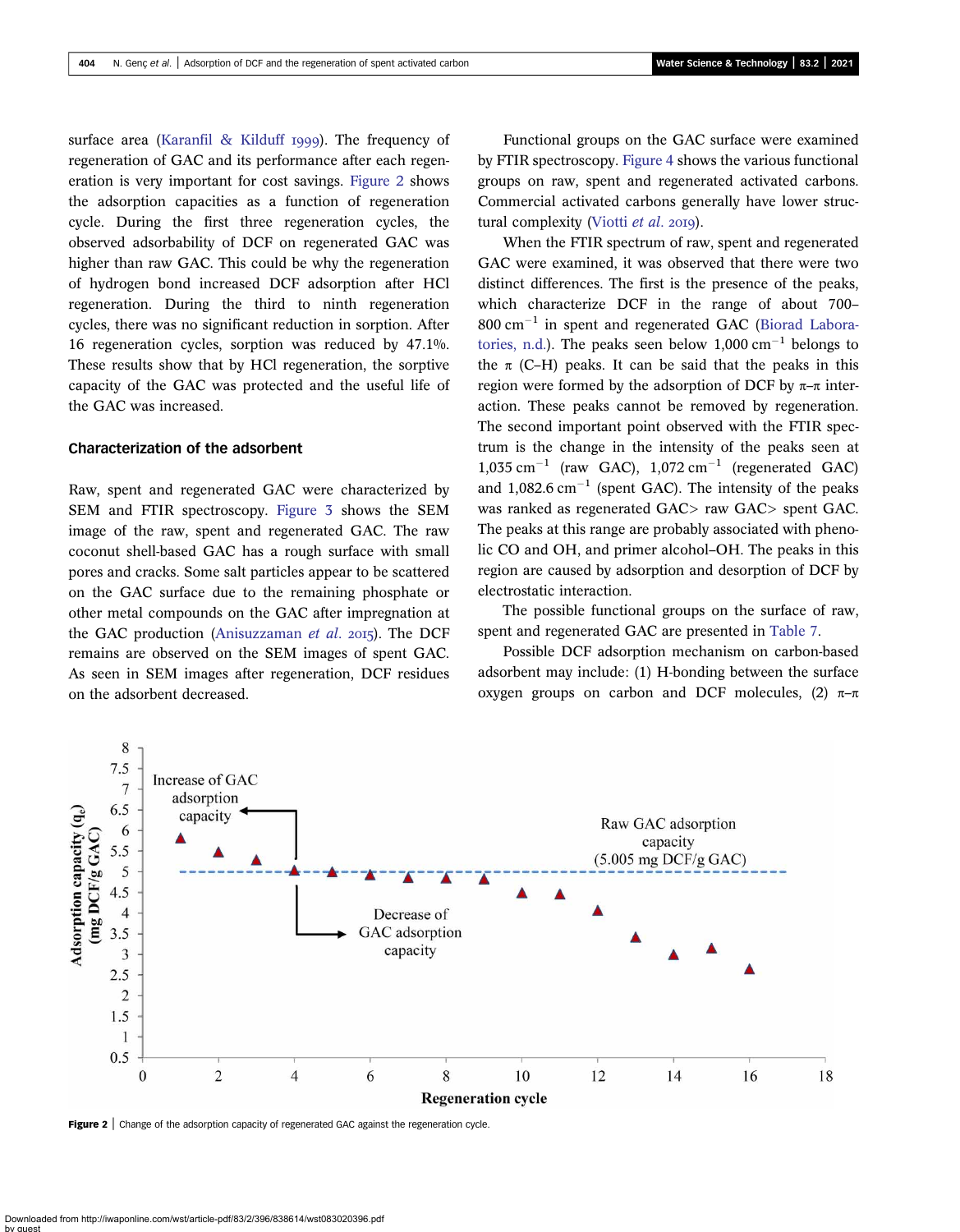<span id="page-9-0"></span>

**Figure 3** | SEM images of (a) raw, (b) spent and (c) regenerated GAC. Magnification power  $\times$  500.



Downloaded from http://iwaponline.com/wst/article-pdf/83/2/396/838614/wst083020396.pdf by guest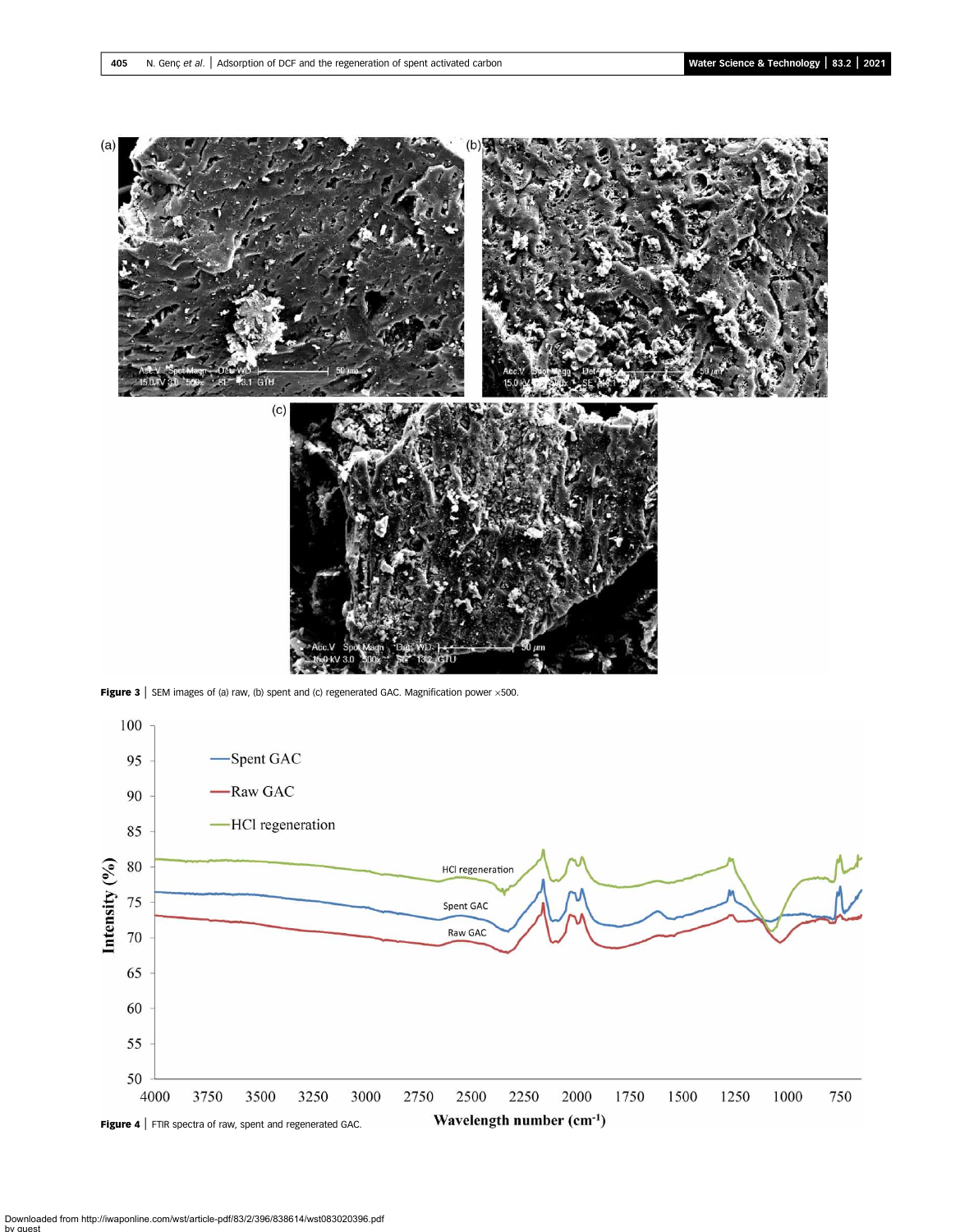<span id="page-10-0"></span>

| <b>Table 7</b> Possible functional groups and intensities of raw, spent and regenerated GAC |  |
|---------------------------------------------------------------------------------------------|--|
|---------------------------------------------------------------------------------------------|--|

| Wavelength<br>$\text{(cm}^{-1}$ | <b>Possible functional</b><br>groups                                                   | <b>Raw GAC</b> | Spent<br>GAC. | Regenerated<br>GAC. |
|---------------------------------|----------------------------------------------------------------------------------------|----------------|---------------|---------------------|
| 723–801                         | C-Cl                                                                                   | Very<br>weak   | Strong        | Strong              |
| 1,035–1,083                     | Primary alcohol<br>$-OH$<br>Phenolic CO and<br>OН                                      | Average        | Weak          | Strong              |
| 1,220                           | Phenolic-OH                                                                            | Average        | Weak          | Weak                |
|                                 | 1,538–1,567 $C=C$ aromatic<br>$C=O$ stretching of<br>the carboxyl ion<br>N-H vibration | Weak           | Average       | Weak                |
| 1,900–2,300                     | Methyl cellulose<br>peaks<br>Alkynes ( $C \equiv C$ )                                  | Strong         | Strong        | Strong              |

interactions between the surface carbon  $(π$ -electron donor) and aromatic rings of DCF molecules ( $\pi$ –electron acceptors),  $(3)$  hydrophobic interactions [\(El Naga](#page-11-0) et al. 2019). When  $pH < 4.15$ , DCF species existed mainly in the form of organic acid. H-bonding interactions should dominate the mechanism. When  $pH > 6.5$ , DCF species existed mainly in the form of anions with  $-COO^-$  group. Repulsion effect between both negatively charged DCF and GAC was expected (Wu [et al](#page-12-0). 2020). When the raw and spent GAC FTIR spectra are examined, it is seen that the  $C=C$  peak of the spent GAC shifts to 1,541 and 1,538 cm due to the  $\pi$ –π interaction in the adsorbent and adsorbate benzene ring (Jin *[et al](#page-11-0).* 2015). Figure 5 shows the possible adsorption mechanism of DCF on GAC.

### **CONCLUSION**

In this study, the adsorption of DCF, which is one of the pharmaceuticals evaluated by the EU in the class of priority pollutants, with commercial coconut shell-based GAC and the regeneration of spent GAC were investigated. The study was carried out in four sections and the following results were obtained.

- The characterization of the nature of DCF adsorption by activated carbon was carried out. According to the ionic form of DCF in the aquatic solution, both physical and mainly chemical forces are effective in the adsorption DCF on GAC. The adsorption process of DCF on GAC was found to be compatible with the Freundlich and Halsey isotherm, which characterizes the heterogeneous surface structure and endothermic nature.
- The DCF adsorption process has been optimized by the Taguchi Experimental Design. The optimum conditions obtained were pH 4.0, 0.5 g of GAC, initial concentration of 20 mg/L, temperature of 80 °C, adsorption time of 20 min, shaking speed of 0.666 Hz and GAC size 1  $(<$ 1.40 mm). As a result of these verification experiment performed with these optimum conditions, DCF adsorption efficiency of 79.8% was obtained and this value is compatible with the model predicted value of 79.06% at 95% confidence level. All parameters effective in adsorption were optimized for maximum DCF adsorption efficiency. Based on the Pareto analysis and P-values, it was determined that the most effective parameter in the adsorption of DCF on GAC was GAC size. The parameters of GAC dosage, adsorption time and temperature parameters were also determined to have a



Figure 5 | Possible mechanism of DCF adsorption on GAC.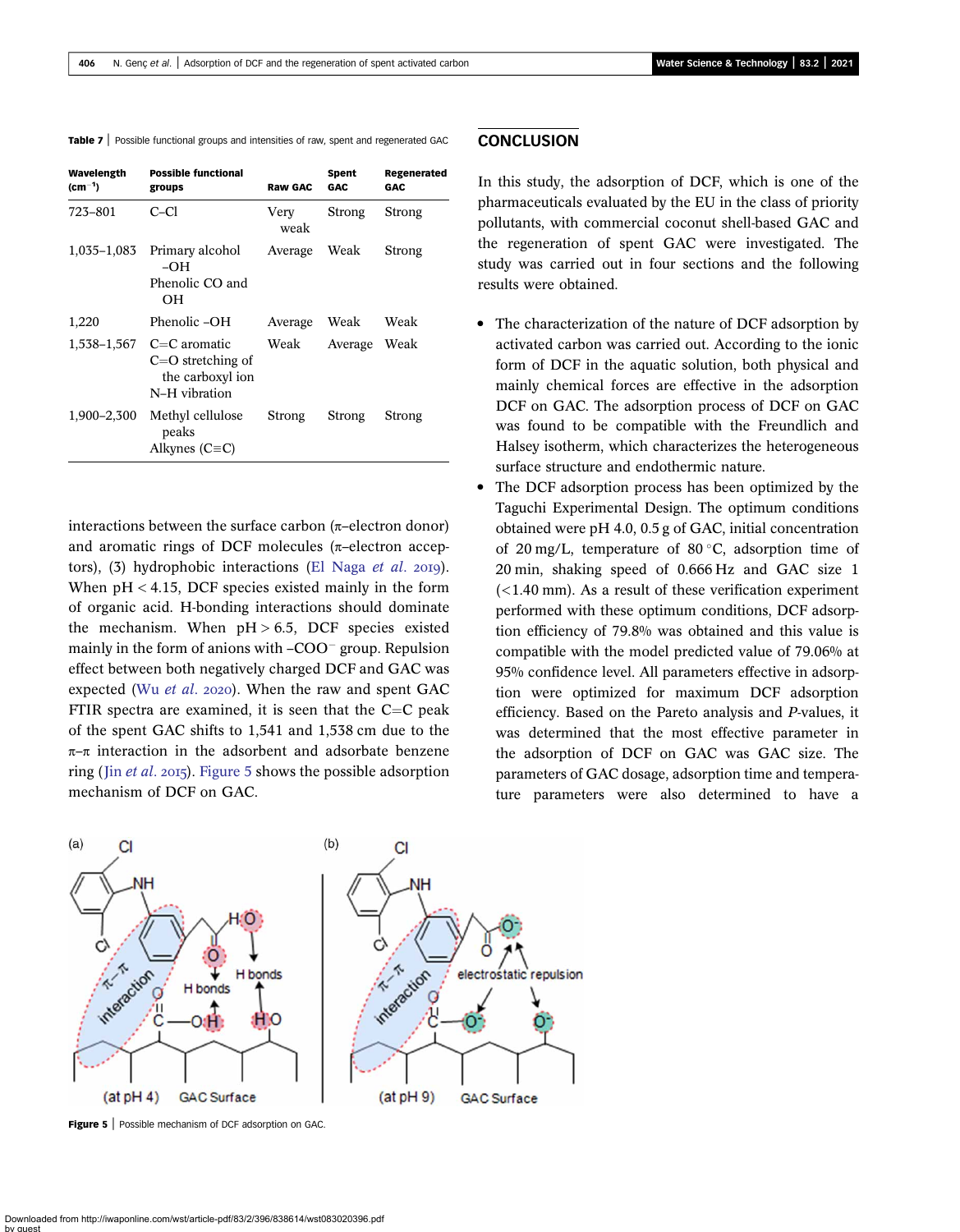<span id="page-11-0"></span>significant effect. During the adsorption process,  $\pi-\pi$ interaction, H-bonding and electrostatic repulsion interactions play an important role.

- Regeneration of DCF spent GAC with HCl was optimized for maximum adsorptive capacity at minimum cost simultaneously. The most effective parameter affecting the regeneration process was found to be HCl dosage with 75% effect. The optimum conditions were obtained as an HCl dose of 3 mL, the reaction time of 5 min and a temperature of  $40^{\circ}$ C for the regeneration of spent GAC. As a result of the verification experiment carried out with the optimum conditions, adsorption capacity of 6.847 mg DCF/g GAC, experimental cost of  $\epsilon$ 0.051 and MRSN of 7.26 was achieved. The MRSN value found is compatible with the model predicted value of 7.28 at 95% confidence level. When the effect of the regeneration cycle on the adsorptive capacity of the spent GAC was examined, it was found that at the end of a total of 16 regeneration cycles, there was a 47% reduction compared to the adsorptive capacity of raw GAC, which is 5.005 mg DCF/g GAC.
- DCF, an important microcontaminant, was removed with a high efficiency from water with a coconut shell-based GAC. Regeneration of depleted GAC with HCl increased the lifetime of GAC as well as adsorption capacity.

### DATA AVAILABILITY STATEMENT

All relevant data are included in the paper or its Supplementary Information.

### **REFERENCES**

- Abdulredha, M. M., Hussain, S. A. & Abdullah, L. C. [Separation emulsion via non-ionic surfactant: an](http://dx.doi.org/10.3390/pr7060382) [optimization.](http://dx.doi.org/10.3390/pr7060382) Processes 7, 382.
- Alvarez-Pugliese, C. E., Acuña-Bedoya, J., Vivas-Galarza, S., Prado-Arce, L. A. & Marriaga-Cabrales, N. 2019 [Electrolytic](http://dx.doi.org/10.1016/j.diamond.2019.02.018) [regeneration of granular activated carbon saturated with](http://dx.doi.org/10.1016/j.diamond.2019.02.018) [diclofenac using BDD anodes](http://dx.doi.org/10.1016/j.diamond.2019.02.018). Diamond and Related Materials 93, 193–199.
- Anisuzzaman, S. M., Joseph, C. G., Taufiq-Yap, Y. H., Krishnaiah, D. & Tay, V. V. 2015 [Modification of commercial activated](http://dx.doi.org/10.1016/j.jksus.2015.01.002) [carbon for the removal of 2,4-dichlorophenol from simulated](http://dx.doi.org/10.1016/j.jksus.2015.01.002) [wastewater](http://dx.doi.org/10.1016/j.jksus.2015.01.002). Journal of King Saud University-Science 27, 318–330.
- Antunes, M., Esteves, V. I., Guégan, R., Crespo, J. S., Fernandes, A. N. & Giovanela, M. 2012 [Removal of diclofenac sodium](http://dx.doi.org/10.1016/j.cej.2012.03.062)

[from aqueous solution by Isabel grape bagasse.](http://dx.doi.org/10.1016/j.cej.2012.03.062) Chemical Engineering Journal 192, 114–121.

- Asem, M., Nawawi, W. M. F. W. & Jimat, D. N. 2018 Evaluation of water absorption of polyvinyl alcohol-starch biocomposite reinforced with sugarcane bagasse nanofibre: optimization using two-level factorial design. IOP Conference Series: Materials Science Engineering 368, 012005.
- Biorad Laboratories. n.d. [https://spectrabase.com/spectrum/](https://spectrabase.com/spectrum/IRvypsRL3jl) [IRvypsRL3jl](https://spectrabase.com/spectrum/IRvypsRL3jl) (accessed 15 January 2020).
- De Luna, M. D. G., Budianta, W., Rivera, K. K. P. & Arazo, R. O. 2017 [Removal of sodium diclofenac from aqueous solution by](http://dx.doi.org/10.1016/j.jece.2017.02.018) [adsorbents derived from cocoa pod husks](http://dx.doi.org/10.1016/j.jece.2017.02.018). Journal Environmental Chemical Engineering 5, 1465–1474.
- Diaz-Angulo, J., Lara-Ramos, J., Mueses, M., Hernández-Ramírez, A., Puma, G. L. & Machuca-Martínez, F. 2020 [Enhancement](http://dx.doi.org/10.1016/j.cej.2019.122520) of the oxidative removal of diclofenac and of the  $TiO<sub>2</sub>$  [rate of](http://dx.doi.org/10.1016/j.cej.2019.122520) [photon absorption in dye sensitized solar pilot scale CPC](http://dx.doi.org/10.1016/j.cej.2019.122520) [photocatalytic reactors](http://dx.doi.org/10.1016/j.cej.2019.122520). Chemical Engineering Journal 381, 122520.
- El Naga, A. O. A., El Saied, M., Shaban, S. A. & El Kady, F. Y. [Fast removal of diclofenac sodium from aqueous solution](http://dx.doi.org/10.1016/j.molliq.2019.04.062) [using sugar cane bagasse-derived activated carbon](http://dx.doi.org/10.1016/j.molliq.2019.04.062). Journal of Molecular Liquids 285, 9–19.
- El-Shafey, E. S. I., Al-lawati, H. & Al-Sumri, A. S. [Ciprofloxacin adsorption from aqueous solution onto](http://dx.doi.org/10.1016/S1001-0742(11)60949-2) [chemically prepared carbon from date palm leaflets.](http://dx.doi.org/10.1016/S1001-0742(11)60949-2) Journal of Environmental Science 24, 1579–1586.
- Fraiese, A., Naddeo, V., Uyguner-Demirel, C. S., Prado, M., Cesaro, A., Zarra, T., Liu, H., Belgiorno, V. & Ballesteros Jr., F. 2018 [Removal of emerging contaminants in wastewater by](http://dx.doi.org/10.30955/gnj.002625) [sonolysis, photocatalysis and ozonation](http://dx.doi.org/10.30955/gnj.002625). Global NEST Journal 21, 98–105.
- Genç, N. & Dogan, E. C. 2015 [Adsorption kinetics of the antibiotic](http://dx.doi.org/10.1080/19443994.2013.842504) [ciprofloxacin on bentonite, activated carbon, zeolite and](http://dx.doi.org/10.1080/19443994.2013.842504) [pumice](http://dx.doi.org/10.1080/19443994.2013.842504). Desalination and Water Treatment 53, 785–793.
- Ghaedi, M. & Kokhdan, S. N. 2012 [Oxidized multiwalled carbon](http://dx.doi.org/10.1080/19443994.2012.719355) [nanotubes for the removal of methyl red \(MR\): kinetics and](http://dx.doi.org/10.1080/19443994.2012.719355) [equilibrium study.](http://dx.doi.org/10.1080/19443994.2012.719355) Desalination and Water Treatment 49, 317–325.
- Gil, A., Taoufik, N., García, A. M. & Korili, S. A. 2019 [Comparative](http://dx.doi.org/10.1080/09593330.2018.1464066) [removal of emerging contaminants from aqueous solution by](http://dx.doi.org/10.1080/09593330.2018.1464066) [adsorption on an activated carbon.](http://dx.doi.org/10.1080/09593330.2018.1464066) Environmental Technology 40, 3017–3030.
- Huling, S. G., Ko, S., Park, S. & Kan, E. 2011 [Persulfate oxidation](http://dx.doi.org/10.1016/j.jhazmat.2011.06.070) [of MTBE- and chloroform-spent granular activated carbon](http://dx.doi.org/10.1016/j.jhazmat.2011.06.070). Journal of Hazardous Materials 192, 1484–1490.
- Hutson, A., Ko, S. & Huling, S. G. 2012 [Persulfate oxidation](http://dx.doi.org/10.1016/j.chemosphere.2012.07.040) [regeneration of granular activated carbon: reversible impacts](http://dx.doi.org/10.1016/j.chemosphere.2012.07.040) [on sorption behavior.](http://dx.doi.org/10.1016/j.chemosphere.2012.07.040) Chemosphere 89, 1218–1223.
- Jin, Z., Wang, X., Sun, Y., Ai, Y. & Wang, X. 2015 [Adsorption of 4](http://dx.doi.org/10.1021/acs.est.5b02022) n[-nonylphenol and bisphenol-A on magnetic reduced](http://dx.doi.org/10.1021/acs.est.5b02022) [graphene oxides: a combined experimental and theoretical](http://dx.doi.org/10.1021/acs.est.5b02022) [studies.](http://dx.doi.org/10.1021/acs.est.5b02022) Environmental Science & Technology 49, 9168-9175.
- Karanfil, T. & Kilduff, J. E. 1999 [Role of granular activated carbon](http://dx.doi.org/10.1021/es981016g) [surface chemistry on the adsorption of organic compounds.](http://dx.doi.org/10.1021/es981016g) [1. Priority pollutants.](http://dx.doi.org/10.1021/es981016g) Environmental Science & Technology 33, 3217–3224.